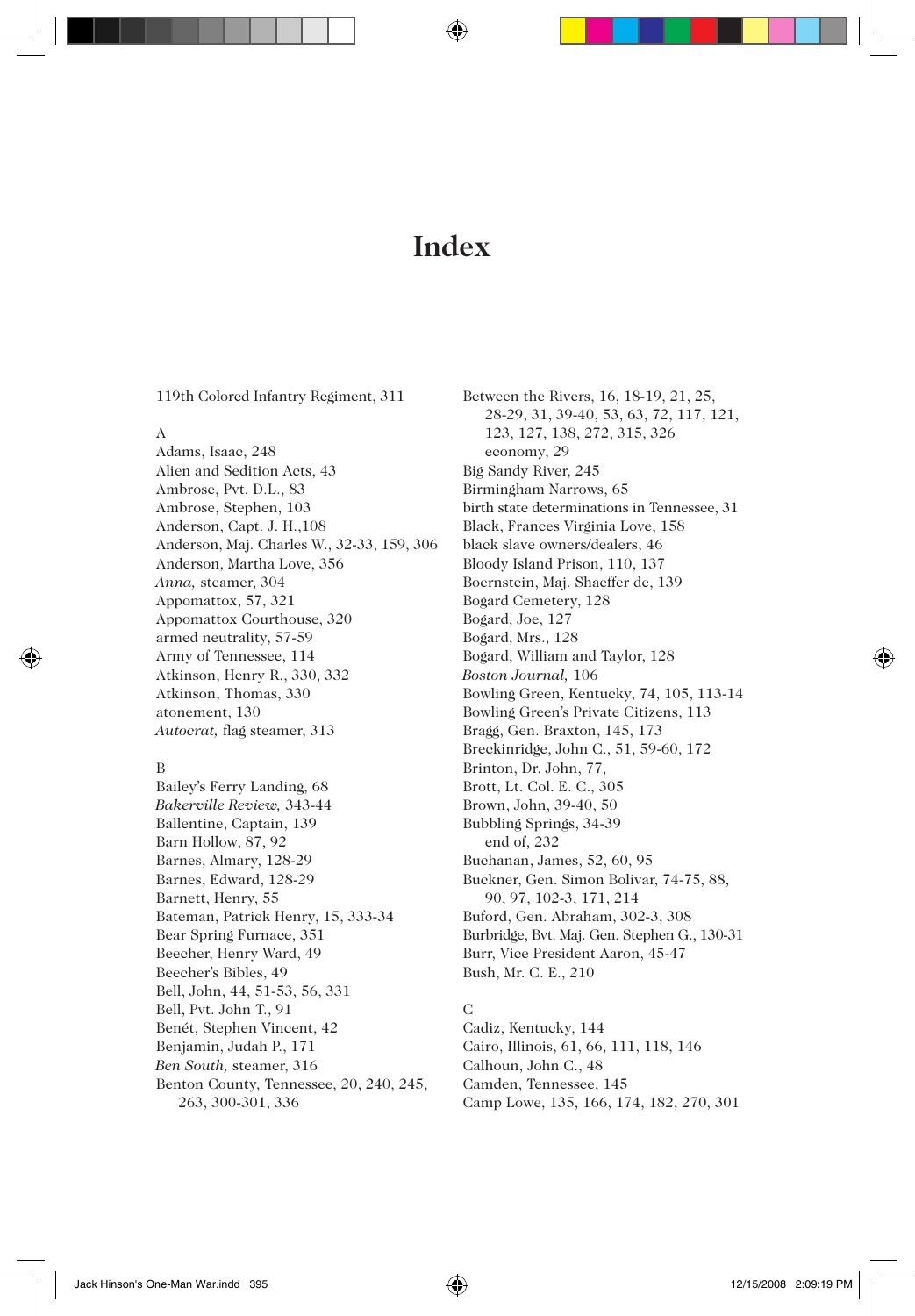Cane Creek, 240, 326, 343 *Carondelet,* gunboat, 72-73, 79, 83, 85 Carroll, Anna E., 104 Charlotte Road, 79, 101, 174, 202-3 Charlotte, Tennessee, 87, 102, 117 Chattanooga Rebel, 211 Cheairs, Maj. Nathaniel F., 97-100 Chimbarozo Hospital, 318 Christian County, Kentucky, 58, 60, 62, 82 Churchill, Winston, 70, 145 Claiborne, Col. Thomas, 139 Clarksville Academy, 342 Clarksville, Tennessee, 15, 31, 75, 96, 111, 170, 221, 305, 311, 315-16, 331 *Clarksville Tobacco Leaf,* 331 Clay, Henry, 39 Coaling Fields, 278 Coffin, Charles, 107 Columbia, Tennessee, 173 Columbus-Belmont, 105, 111, 114 Columbus, Kentucky, 57, 114 Compromise of 1850, 45, 49 USS *Conestoga,* gunboat 61, 64, 112 Confederate guards wearing Union uniforms, 73 Connoly, Maj. James A., 92 Constitutional Union Party, 51 "contraband" blacks, 115, 236 Cook, Capt. Albert, 131 Cooling, Benjamin Franklin, 53 Crisp, Hiram, 81 Crisp House, 76, 81, 85-86, 89, 98, 100, 103 Crisp John, 76, 103 Crisp, Martha, 76-78, 81, 87, 103 Crittenden Compromise, 52 Crittenden, John J., 40 Crummer, Pvt. Wilbur F., 77-78, 83 "C. S. HINSON 1863," 248 Cumberland City, Tennessee, 25, 75, 114, 316 Cumberland Iron Works, 116, 143, 174 Cumberland Mills, 285 Cumberland River, 25, 119, 123, 173, 299, 315, 344 Cummings, Sarah, 327 Cunningham, Pvt. S. A., 79 Curtis Horse, 134 Cypress Creek Swamp, 301, 307

# D

Danville Bridge, 71, 246, 263

Danville Crossing, 64, 238, 240, 248, 258, 267, 270, 285, 299, 327 Danville, Tennessee, 240, 242, 285 *Dave Hughes,* steamer, 315 Davis, Jefferson, 145,171-72, 214 Dawson, Lt. Col. W. A., 304 Decatur Hotel, 45 Department of Kentucky, 130 Department of the Missouri, 123 Department of the Tennessee, 136 depredating, 136 Dickson County, Tennessee, 329 District of West Tennessee, 135 Dividing Ridge, 26,165, 242, 293 Dodds, Lt. Willis, 132 Dodge, Gen. Grenville, 132 Donelson, Brig. Gen. Daniel S., 56 Dougherty, George, 328 Douglas, Stephen A., 51 Dover Inn (Dover Hotel), 73-75, 79, 93, 108 Dover Record, 331 Dover Road, 149, 151 Draft Riots of 1863, New York City, 43 Dred Scott decision, 50 Duck River, 313 Dutton, Lt. Ira B., 208

# E

Earp, Francis, 170 Earp, Virgil, 170-71, 174 Earp, Wyatt, 170 Eclipse Furnace, 249 Eddyville, Kentucky, 64, 140 Edmonds, Howell, 129 Edmunson, Hub, 133 Egner's Ferry Landing, 127 Eighty-third Illinois Volunteer Infantry, 169, 311, 327 election of 1860, 44, 51-52 Ellet, Brig. Gen. Alfred, 312 Ellet's Marine Brigade, 312 Emancipation Proclamation, 45 epilogue to Johnsonville, 310 Erin, Tennessee, 329, 342

# F

Fayette County, Kentucky, 52 Fifth Iowa Cavalry, 30, 134, 206, 302 Fisk, Gen. Clinton B., 123-26 Flood, Capt. James P., 311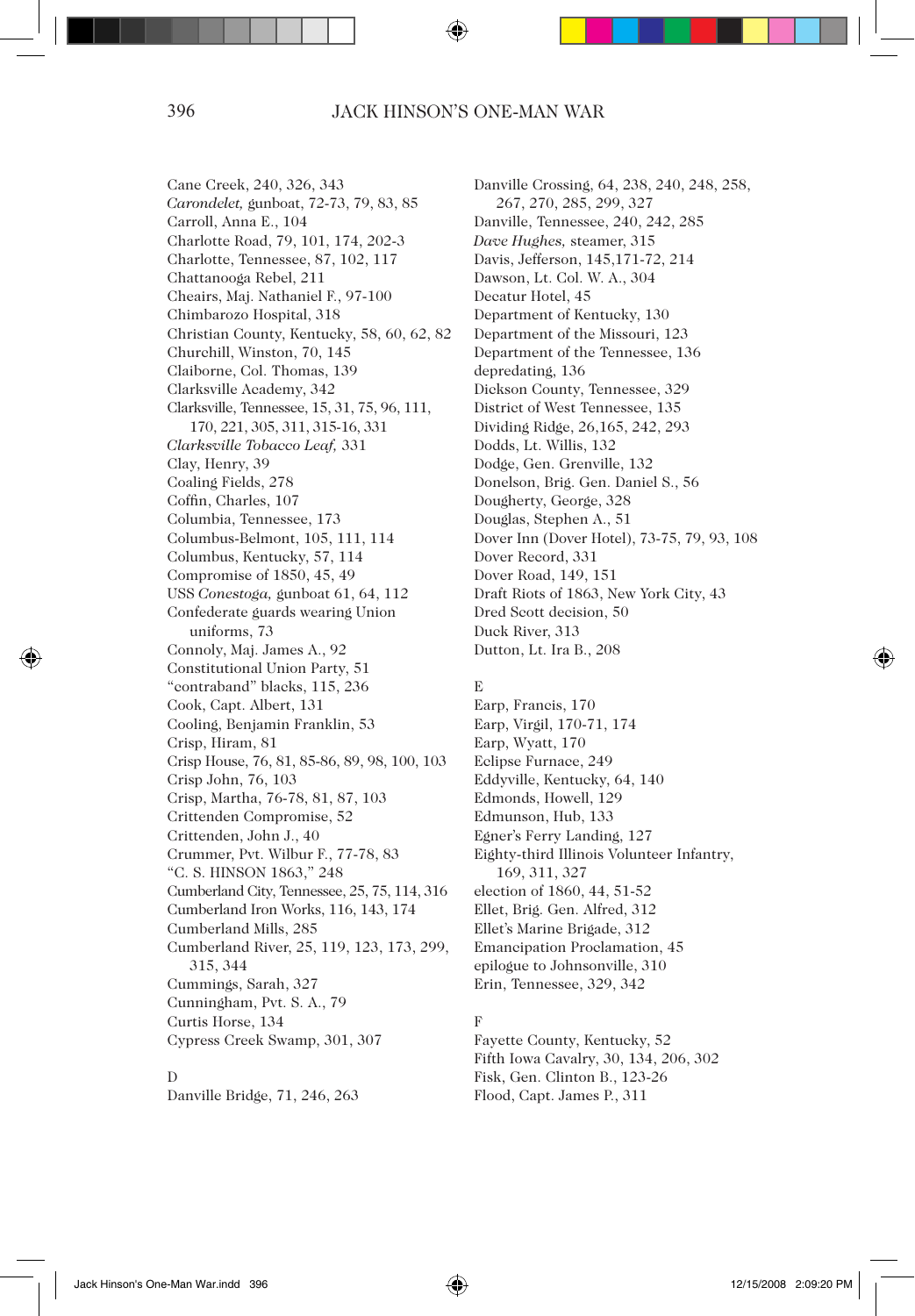Floyd, Gen. John, 112, 171, 214 Foote, Flag Officer (Commodore) Andrew H., 67, 69, 73 Forbes, Col. William, 316 Ford, Robert "Bob," 338 Forge Road, 88, 94, 100 Forrest, Nathan Bedford, 32, 60, 113, 129, 132, 152, 172-73, 301, 309-10, 332 Forrest's Improvised Navy, 304 Fort Defiance, 112 Fort Donelson, 58, 89, 92, 98, 102, 104, 113, 117, 140, 142-44, 169, 182, 223, 229, 237, 311, 326 Fort Heiman, 60, 67, 70, 135, 145, 166, 170, 174, 270, 300-302, 305 Fort Henry, 58, 60, 134-35 Fourteenth Army Corps, 217 Fourteenth Tennessee Infantry Regiment, 55, 299, 321 Forty-second Missouri Volunteer Infantry, 311 *Frank Leslie's Illustrated Newspaper,* 107 Franklin, Benjamin, 45 freeing of the Hinson slaves, 141 French furlough, 139 Fugitive Slave Act, 49 G

Garrison, William Lloyd, 39 "Gibraltar of the Confederacy," 57, 114 Golden Pond, Kentucky, 29, 127 *Goodspeed's History of Stewart County,* 107 Gracey, Capt. Frank P., 303-4, 306 Graffenried Bluff, 286 Grant, Gen. U. S., 61, 66, 68, 71, 111-12, 132, 135-36, 146, 173, 214, 218, 313 Gray, Anderson, 142 Gray, James, 128 Green, Lt. Israel, 51 guardhouse burned, 170 Guerrant, Capt. Edward O., 314 guerrilla hospital, 208 guerrilla warfare, 113, 117-19, 126 H

Halleck, Gen. Henry, 68 Hamilton, Alexander, 47 Harding, Col. A. C., 145, 169, 174 Harper's Ferry, 50 Harpeth Shoals, 146 Harris, Gov. Isham G., 56

Hart, Maj. James H., 140 Hartford Convention, 47 Hawes, Richard, 58 Hay ford, 202 Heiman, Col. Adolphus, 60 Henry County, Tennessee, 34, 70, 135, 244, 249, 270, 272, 327 Hickman Creek, 76-77, 99, 103 Highland Clearances in Scotland, 29 Hilmus, Emma, 343 Hinson, Albert "Ab," 35, 274, 338, 343 Hinson, Ann Eliza, 213, 340 Hinson, Annie, 338 Hinson, Bettie, 337 Hinson, Betty Jo, 347 Hinson Brothers' Saloon, 342 Hinson, Charles Dudley, 347 Hinson, Charles S., 341, 344 Hinson Creek, 37, 149, 161, 186 Hinson, Delia, 213 Hinson, Elisabeth James, 28, 338 1871 will, 213, 329 estate sale, 337 Hinson, Eliza (Stanfil), 33, 213 Hinson, Florence, 341-42, 344-45 Hinson, George, 34, 48, 72, 109-10, 137, 149-53, 155, 163, 182, 184, 198, 209 Hinson, George Emmit, 347 Hinson, George Franklin, 341 Hinson, Helen Jean, 347 Hinson, Henry Lorin, 347 Hinson Hollow, 341-42 Hinson, Jack "Capt. Jack," "Old Jack," conferred with General Pillow, 90 death of George and John, 149-53 family, 31-39 final year, the, 333-34 freeing of slaves, 141-42 preparation for vengeance, 163-67 ride around the battlefield, 99-102 time to kill, 184-193, 254-259 Hinson, Jacob, 33 Hinson, John, 35, 48, 109-10, 137, 149-53, 155, 163, 182, 184, 198, 209 Hinson, John Stewart, 337, 339 Hinson, John Stewart, Jr., 347 Hinson, John W., 28, 31, 33, 180, 212, 332, 335, 358. *See also* Hinson, Jack Hinson, Joseph James, 329 Hinson, Joseph S., 35, 321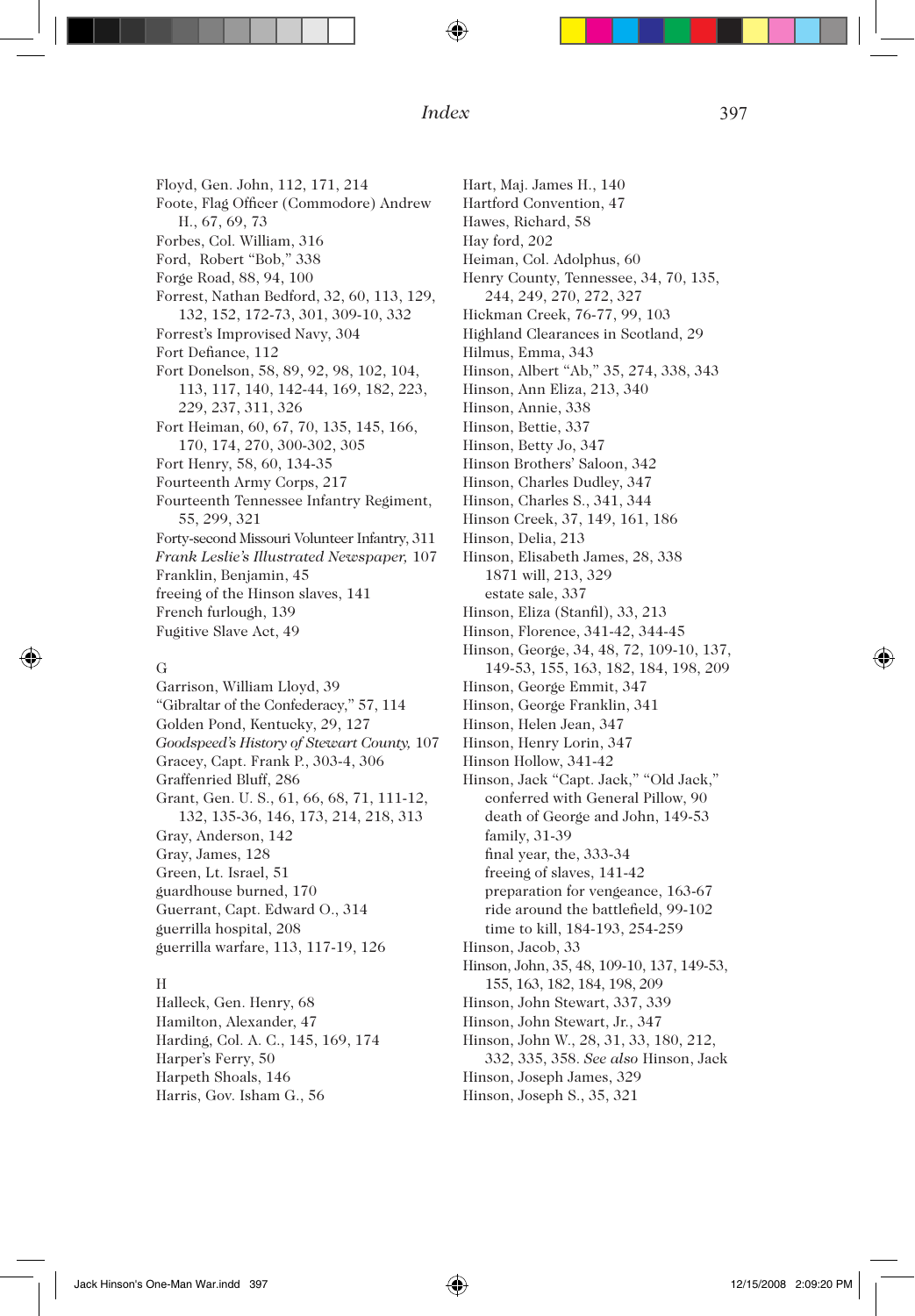Hinson, Ollie Richardson, 183 Hinson, Robert, 72, 137, 170, 182, 200, 207, 212-13 Hinson, Robert Edgar, 329 Hinson, Sarah Margaret, 329, 345 Hinson, Stella, 337 Hinson, Thetis, 330 Hinson, Thomas W. 329, 337, 342, 344 Hinson, Thula, 336, 342 Hinson, William, 209, 221, 318 Hinson's Command, 210 Hinson's Guerrillas (Raiders), 196, 208, 210 Hinson's Mill, 340 Hinson Town, 43, 114, 329 Holliday, Dr. John Henry "Doc," 170 Hopkinsville, Kentucky, 65, 114, 146 Horse Marines, 312 Houston County, Tennessee, 329, 338, 345 Howard, J. D., 338 Humphreys County, Tennessee, 25, 33, 133, 137, 243, 302, 326, 329, 338 Hundred Acre Field, 229, 278 *Huntsville Confederate,* 211 Hurricane Creek, 71, 166, 240, 243, 248, 285-86 Hurricane Island, 243, 254 Hurst, Col. Fielding, 131 Hurst Nation, 131 "Hurst's Worst," 132

# J

*J. W. Cheeseman,* steamer, 304 Jackson, Andrew, 48 Jackson, Jarman, 328 Jackson Purchase of Kentucky, 66 Jackson, Tennessee, 131, 136, 302, 344 *Jackson Whig and Tribune,* 330 James, Agnes, 34, 38 James, Frank, 338 James, Gould and Monty, 338 James, Jesse, 338 James, John, 34, 38 James, Zee, 338 Jayhawkers, 128 Jefferson, Thomas, 38, 44 Jeffersonian Republican, 44 Jim Crow Laws, 324 *John J. Roe,* steamer, 137 Johnson, Andrew, 324 Johnson, Brig. Gen. Bushrod, 74-75, 87- 88, 92, 96, 108, 172

Johnson, Col. Adam "Stovepipe," 142, 207 Johnson, George W., 58, 113 Johnsonville, Tennessee, 25, 266, 291, 299, 301, 303, 307-9, 333, 338 Johnston, Gen. Albert Sidney, 113 Johnston, Gen. Joseph, 320 Jones, Dave, 103

# K

Keel Hollow Road, 35 Kelley, S. W., 242 Kentucky Lake, 25, 348 Kentucky Resolutions of 1798 and 1799, 43 Kentucky Scouts at Fort Heiman, 70

# L

Lake Barkley, 16, 25, 65 Land Between the Lakes National Recreation Area, 25 Leatherwood Creek, 166, 240, 246, 248, 255, 260, 271, 291, 301, 311 Lee, Gen. Robert E., 50, 320 Lewis, Mr., 116 Lexington, Kentucky, 58-59 Libby Prison, 196 Lick Creek, 49, 202 Lincoln, Abraham, 51 Livingston County, Kentucky, 25, 61 Logan, Gen. John A., 119 Long Creek, 285 Love, William T., 356 Lowe, Col. William W., 134, 136, 138, 142- 47, 174, 182, 195, 199, 206 Lyon, Col. William P., 206 Lyon County, Kentucky, 65 Lyon, Gen. Hylan, 298, 303, 315-16

# M

Magnolia Hill, 209, 328 Magnolia Mill, 329 Magnolia Road, 343 Magnolia, Tennessee, 240, 242, 320, 328 Magoffin, Gov. Beriah, 57 Marshall County, Kentucky, 127 Marshall, Cpl. Eugene, 30, 134, 136, 199 *Mazeppa,* steamer, 303-4 McArthur, Colonel John, 88 McClellan, Gen. George, 111, 135 McClernand, Brig. Gen. John, 68, 71-72, 88, 92, 100, 107 McClung, Capt. R. L., 109 McGaughey, J. W., 59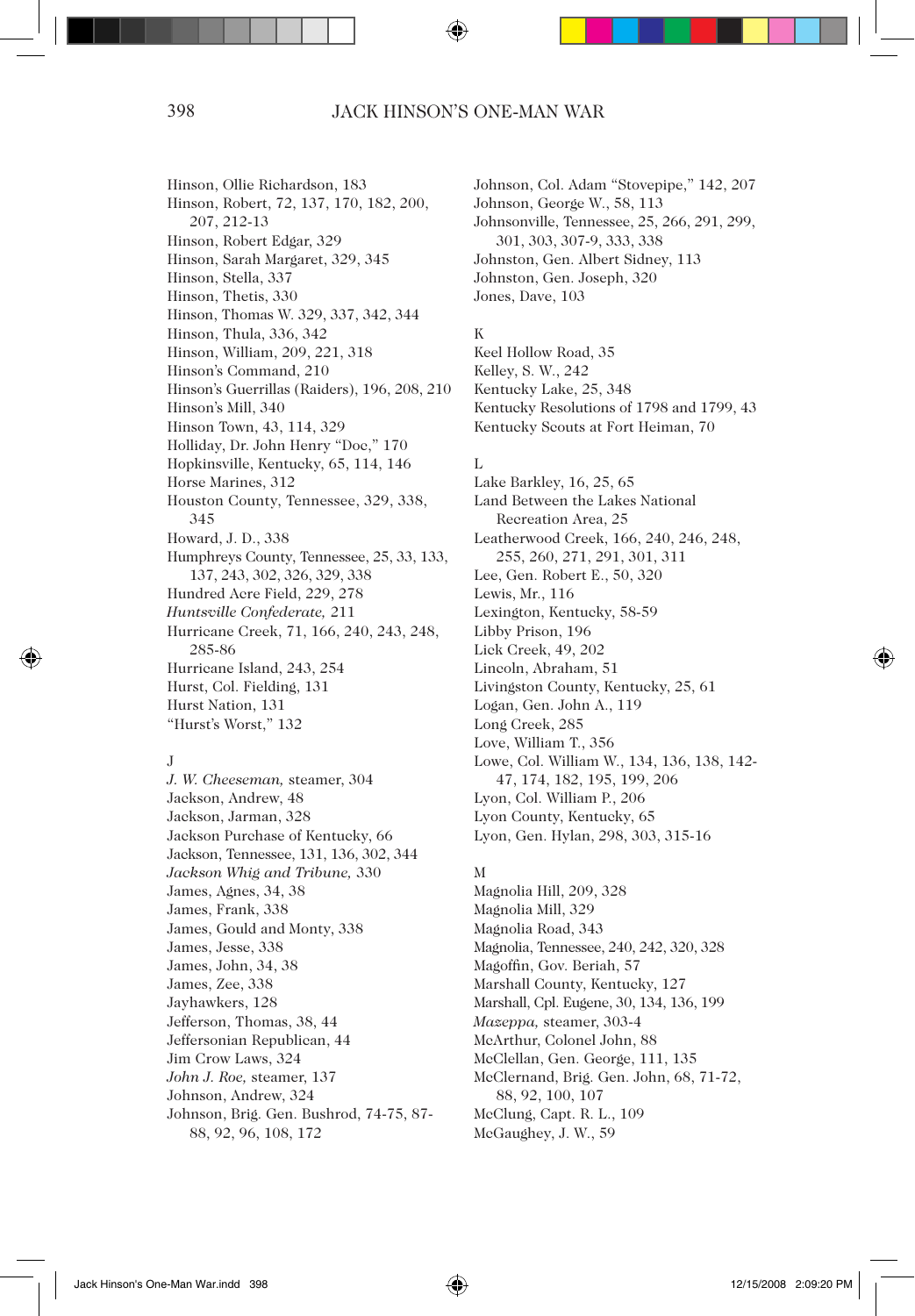McGavock, Col. Randall, 63 McKinnon Road, 341, 343 McKinnon, Tennessee, 343, 348 McLean House, 320 McLernand, Gen. John, 71 McNairy County, Tennessee, 131 Melville, Herman, 324 *Memphis Appeal,* 171, 211 Miller, Bill, 127 Minden, Captain Von, 174 Minié ball, 164, 177, 187, 254, 282, 295 Minié, Claude Etienne, 164 Mississippi Marine Brigade, 312 Model Road, 151 Montgomery County, Tennessee, 33, 56 Moore, 1st Lt. James, 179 Morehead, Charles, 59 Morgan, Gen. John Hunt, 59, 113, 146, 312 Morgan's Kentucky Brigade, 314 Morton, Captain John W., 303 Mosby, John Singleton, 207

# N

Narrow-Gauge Railroad, 247, 271 Nashville, Tennessee, 25, 52, 65, 87, 98, 105, 111, 197, 302 *Nashville Union and American,* 330-31 "newspapers on the run," 211 *New Uncle Sam,* steamer, 108 Nicholson, Lt. Hunter, 95 Nolan, John, 355 Northern Confederation, 46 Northern Kentucky, 49 Northrup, Sgt. George W., 199 Nott, Capt. Charles C., 134

#### $\Omega$

Oath of Allegiance, 179, 218 Ohio River, 26, 49 on the qui vie, 285 Outlaw Hotel, 242, 328, 336 Outlaw, Seth, 242, 327, 332

# P

Paducah, Kentucky, 26, 31, 58, 69-70, 139, 146, 169, 221, 237, 291, 303, 325, 345 Panther Creek Ford, 68 Panther Hollow, 68 Paris Landing, 35, 109, 270, 302, 305 parole, 137, 221 Petty Street 107

Phelps, Lt. S. L., 61, 64 Phillips, Mr., 210 Pickering, Timothy, 46 Pillow, Brig. Gen. Gideon, 74-75, 112, 171- 72, 214 Pine Bluff, 165 Polk, Gen. Leonidas, 57, 114 Porter, Rear Adm. David Dixon, 118 pressing of slaves, 246 press parties, 312 Puller, Lt. Gen. Lewis B., 227 Purdy-Pocahontas Road, 132

# R

Radical Republicans, 324 Rainey, John, 212-13 Randolph Forge, 285 Ransom, Brig. Gen. T. E. G., 146 Reconstruction, 28, 323-25, 329, 331 Redd, Phillip, 127 Reid, Harvey, 130 Revelle, Sgt. H. A., 140 Rice House, 107 Rice, Maj. J. E., 75, 79, 87, 93, 96, 99 Richardson, Miss Ollie, 345 Ridley, Bromfield, 356 River Batteries, 73 Robertson Hotel, 75, 79, 99, 350 Rosecrans, Maj. Gen. William Starke, 123, 146, 219 Ross, Captain Reuben, 80, 84, 99 Ross, Evelyn, 354 Rougement, Albert and Rebecca, 80 Rougement Cemetery, 276 Rougement Home, 116, 188, 230 Rushing, James, 133

# S

*St. Louis Democrat,* 137 Sarah (Hinson slave), 225, 230-32, 240, 276 scarecrow duty, 140 Scott, Gen. Winfield, 55, 172 secession in the north, 46 second battle for Dover and Fort Donelson, 173 Second Iowa Infantry, 134 Selma, Alabama, 321 Seventy-first Ohio Infantry, 206, 327 Sherman, Gen. William Tecumseh, 117, 119, 130, 171, 302, 309 Sherwood Forrest (Robert's), 166, 208, 326 siege gun, 174